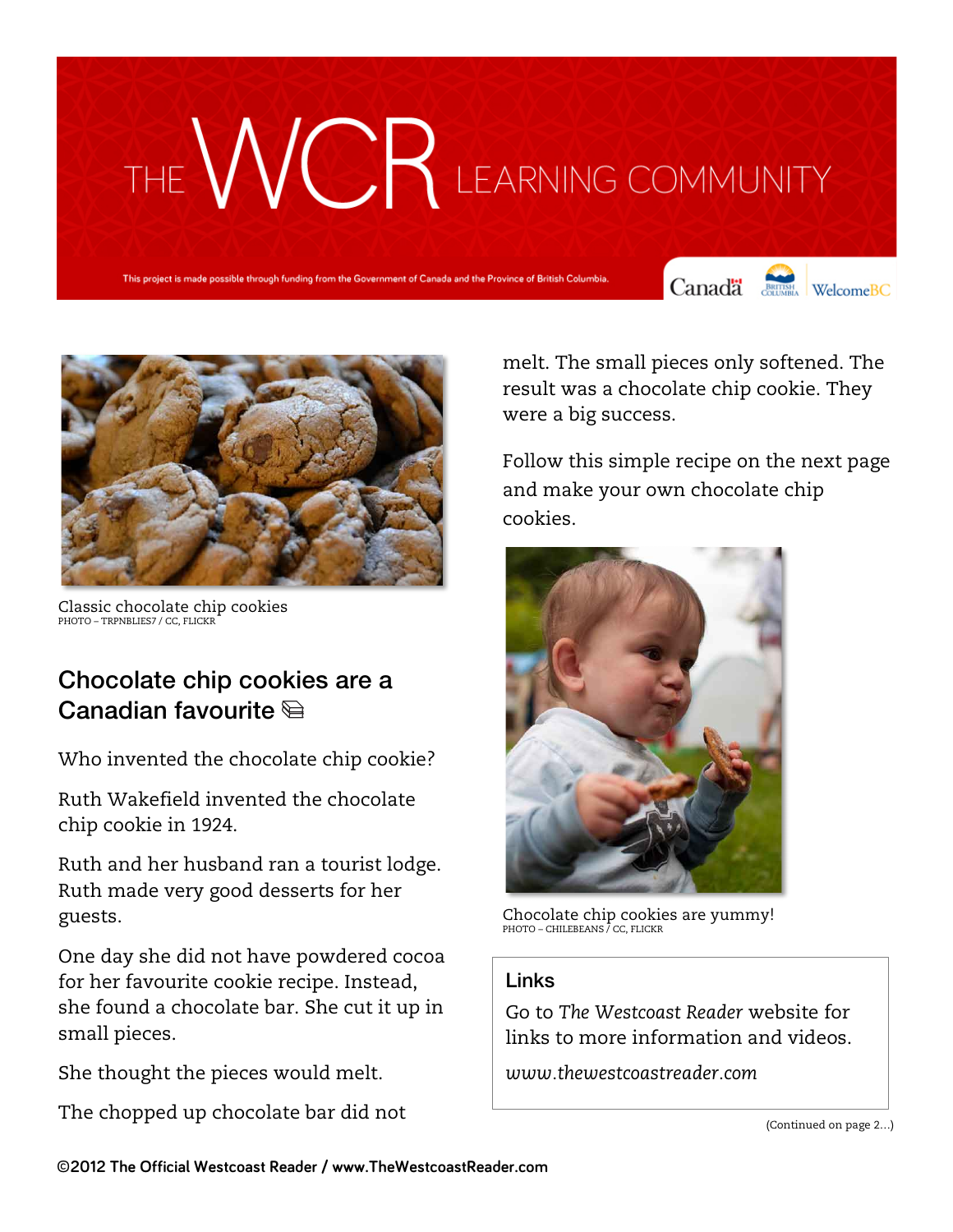

(…Continued from page 1)

# **Basic chocolate chip cookie recipe**

# **Ingredients**

- 1 cup butter or margarine, softened but not melted (2 standard American sticks / 250g)
- $\blacksquare$   $^{1}/_{4}$  cup packed brown sugar (165 g)
- $\frac{3}{4}$  cup granulated sugar (150 g)
- 2 large eggs
- 1 teaspoon vanilla extract (5 ml)
- $\blacksquare$  2  $\frac{1}{4}$  cups flour (280 g)
- § 1 teaspoon salt (4.7 g)
- § 1 teaspoon baking soda (2.3 g)
- § 1 to 2 cups chocolate chips (168 to 336 g)



# **Tools**

- § a large spoon
- § measuring cups and spoons
- § 2 bowls
- § a baking sheet



Preheat the oven to 170 degrees C or 350 degrees F.

Grease your baking sheet. Spread a thin layer of margarine or butter over the baking sheet.